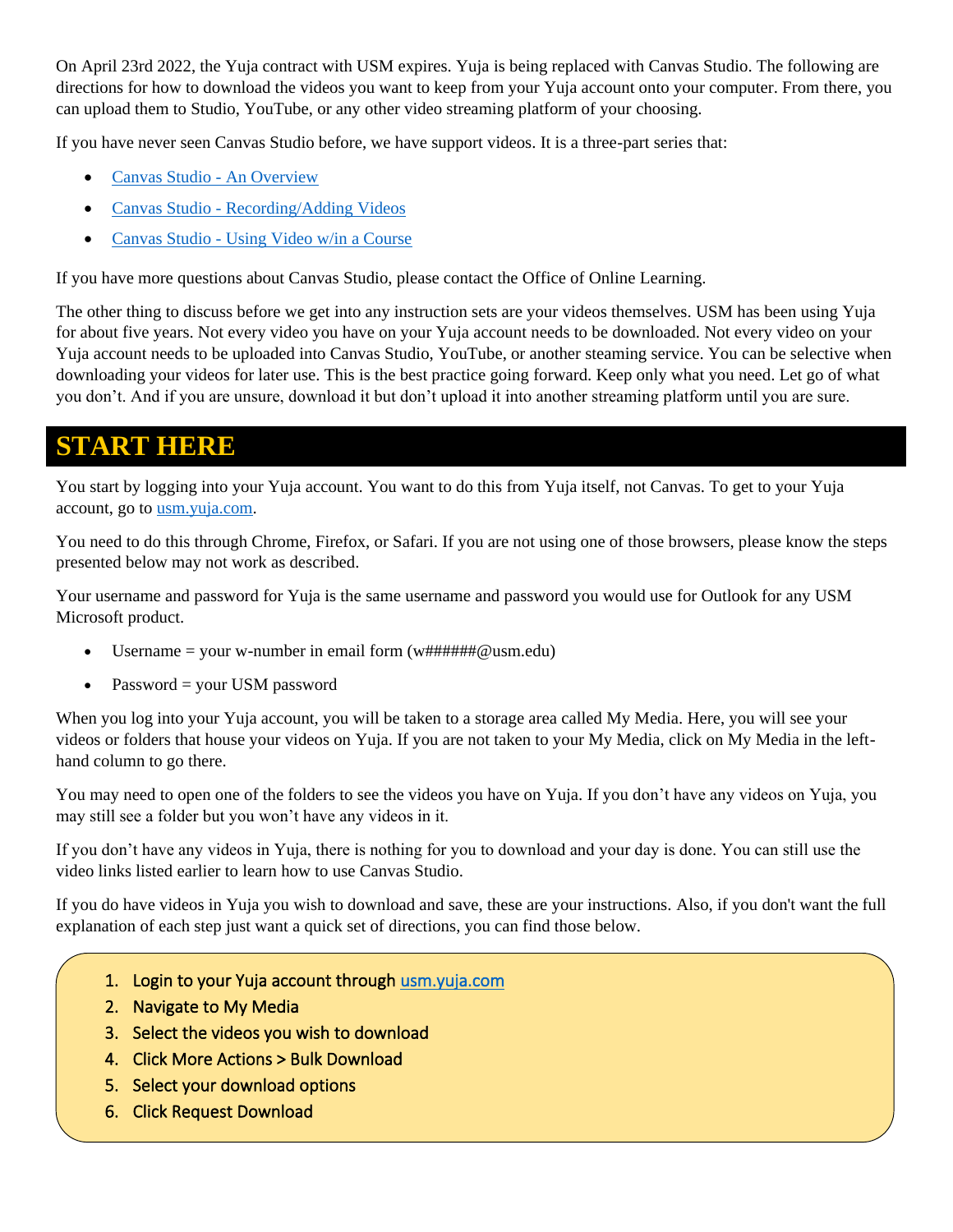# **1. Select the video or videos you wish to download**

You can do more than one at a time, in fact you are encouraged to download more than one video from Yuja at a time. You are not actually downloading them. You are requesting a download of the selected videos. Yuja will send you an email to your USM account. In this email are links to each selected video, and you will use these links to download the files. So, the more videos you select for download, the fewer emails you will get.

You can select videos in two ways: 1) click on More Actions and Select All, 2) hold down the CTRL key and click the videos you want to select. For Mac users, use the Command key instead of the CTRL key.

You can select single videos or an entire folder. You can select multiple folders as well. You can't, however, select three videos from one folder and two from another (at least not initially). If you select an entire folder, Yuja will assume you are selecting every video from within that folder. If you select more than one folder, it assumes you want every video within all of those folders. You can't open one folder, select three videos, then open another folder and select two more. Yuja will not remember these choices as you move from folder to folder.

Once your videos have been selected, you can move to the next step.

### **2. Click on More Actions and select Bulk Download**

Like other products, the "More Actions" icon/button appears as three dots arranged horizontally. In Yuja, this button/icon also says "More Actions". When you click it, a menu expands with a number of options. You are looking for Bulk Download.

These menu options will only appear after you have selected one or more videos. If you have not selected a video, the only option available is "Select All".

The other thing you should know about the videos you download from Yuja are:

- You can't control how the Yuja vidoes are formatted. A normal Yuja video records 1 screen, 1 webcam, and 1 microphone. In the video that downloads, the recorded screen is larger than the webcam and is placed on the left, the webcam is placed on the right, and you cannot change these positions or sizes.
- You can download each audio and video channel of the video separately, but you cannot upload them into Canvas Studio as a single video. You have to use a video editor/creator (like Camtasia) to reassemble the video.
- You can have the captions for the video "burn-in" to the downloadable video file. You cannot control the captions file when you do this. You cannot separate the caption file form the video if you do this. You cannot edit the caption file after you do this. This is not recommended but it is an option you need to be aware of ahead of time.

There is a better way to do captions for these videos, which we will talk about.

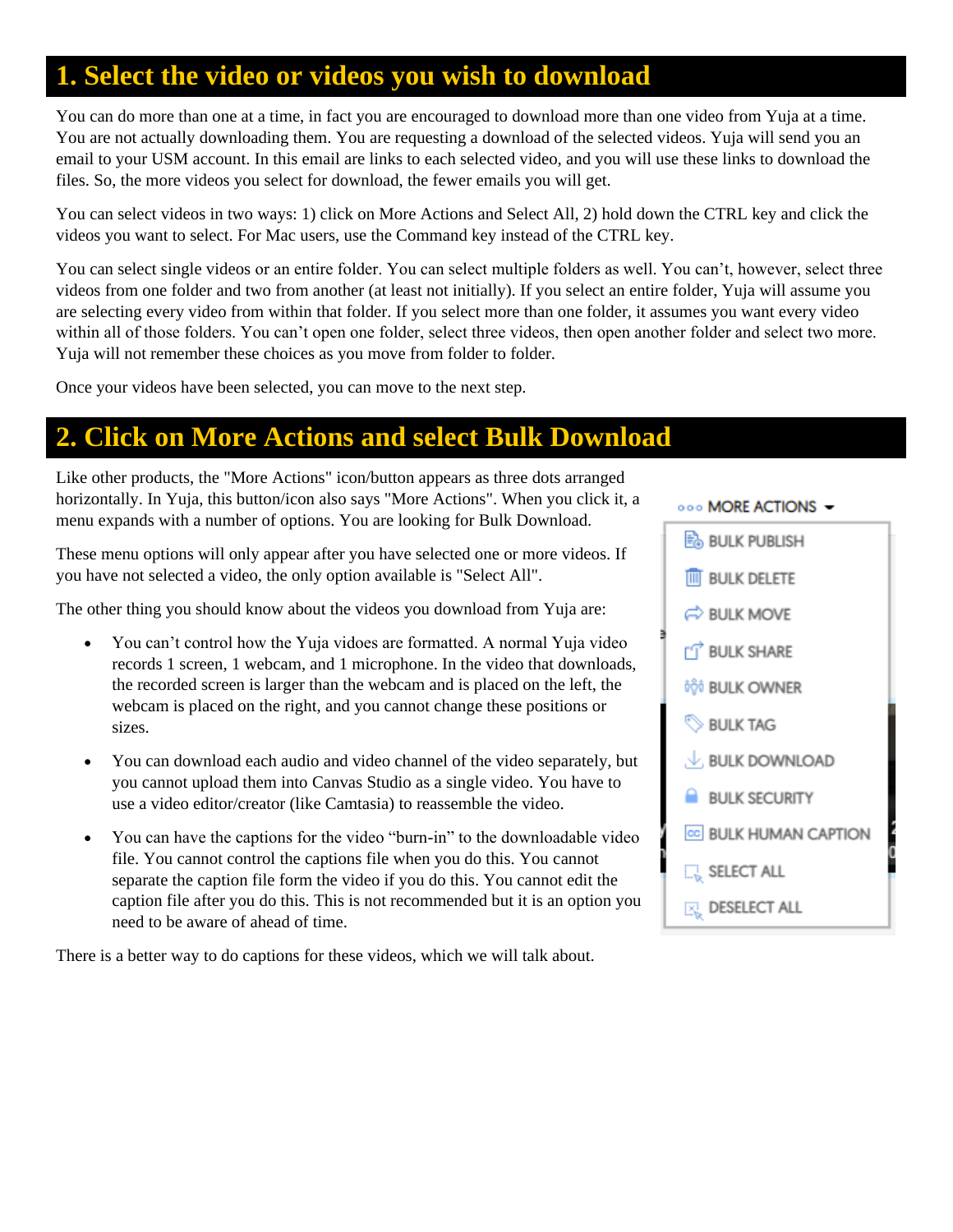# **3. Select your options in the Download Request window**

This is where you "select" your videos and chose how you want the selected videos to be prepared for download. This window shows every video you selected for Bulk Download. If you selected an entire folder, each video within that folder will display in this window. If you selected multiple folders, every video from those folders is listed here.

| Choose Download Options: 5 Single files 5 Separate files |                                                             |                |                        |
|----------------------------------------------------------|-------------------------------------------------------------|----------------|------------------------|
| ٠                                                        | Title                                                       | Thumbnails     | <b>Burn-in Caption</b> |
|                                                          | My Event on Thursday, January<br>Thursday, January 13, 2022 |                | None<br>v              |
|                                                          | My Event on Friday, August 6,<br>Friday, August 6, 2021     |                | None<br>v              |
|                                                          | My Event on Tuesday, January<br>Tuesday, January 19, 2021   | b. B.<br>17.14 | None                   |

You can have Yuja create a single file for each video or separate audio/video files for each video.

Single files give you a single link for each video in the email. Separate files give you multiple links for each video in the email (a link for each audio and video line in the video).

Check the boxes next to each video you want to download. This is where you make your "final" selections. If you don't check the boxes, Yuja will not send you a download link. The box at the top of the column is a "select all" check box. Clicking this will places checks in every box below it. Or, you can check boxes individually.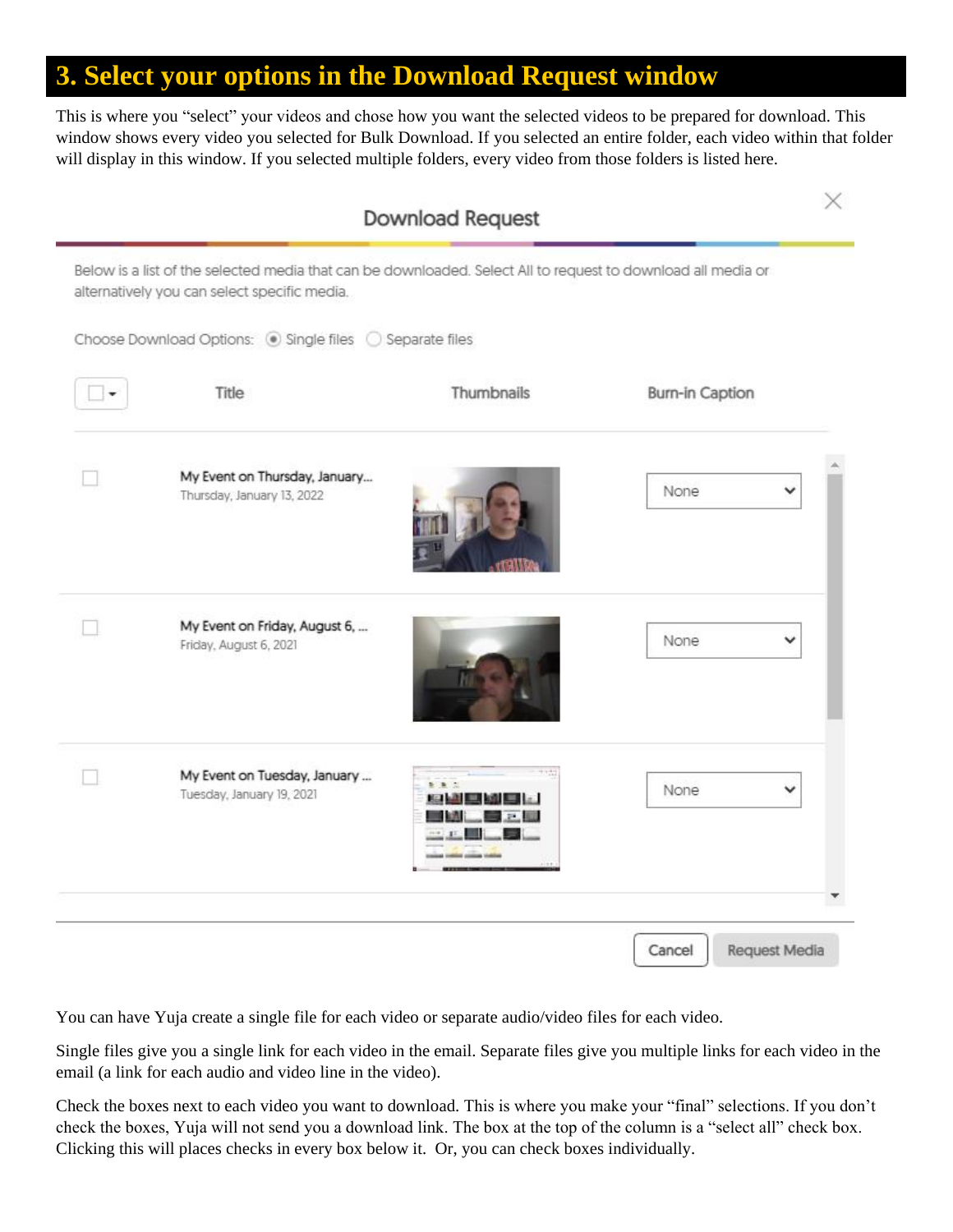Then, select whether you want the captions file from Yuja to be "burned into" the video or not. Again, we recommend not.

When you burn captions into the video file, they become part of the video. The captions cannot be hidden by viewers, cannot be separated from the video file, and any error in the caption file you cannot be corrected.

If you want to download the caption file for the video, you have to do that separately for each video. However, Canvas Studio will caption files you upload into it on request. It does not automatically caption uploaded material but the request process is fairly easy.

If you spent some time editing the caption file in Yuja for your video and you want to keep that file, here are your steps to retrieve it.

- Locate the video in your My Media storage
- Hover your mouse over the video and select More from the menu that appears
- Select accessibility from the window that appears
- Select your download option

The SRT file is the caption file. It has the text and the timestamps so the streaming service knows when to display the text. The plain text and PDF transcripts are the same except for the file types. These contain the CC text without the time stamps. If you plan to reuse the caption file, you have to download the SRT file. You can download all three if you want.

## **4. Click Request Media**

This is the part that will take several minutes. Yuja will not give you any files to download. Yuja will prepare each file for download and then send you an email. In this email is a link for each video (or part of each video if you opted for separate files over single files). You will use these links to download the video files you requested. Save them to your computer



The amount of time between clicking Request Download and getting the email from Yuja will vary depending on the number of videos you requested. You may also need to check your Junk/Clutter folder in your email account. If you deleted emails from Yuja previously without opening them, Outlook may have marked the sender as Spam and will divert emails from that sender to Junk or Clutter folders.